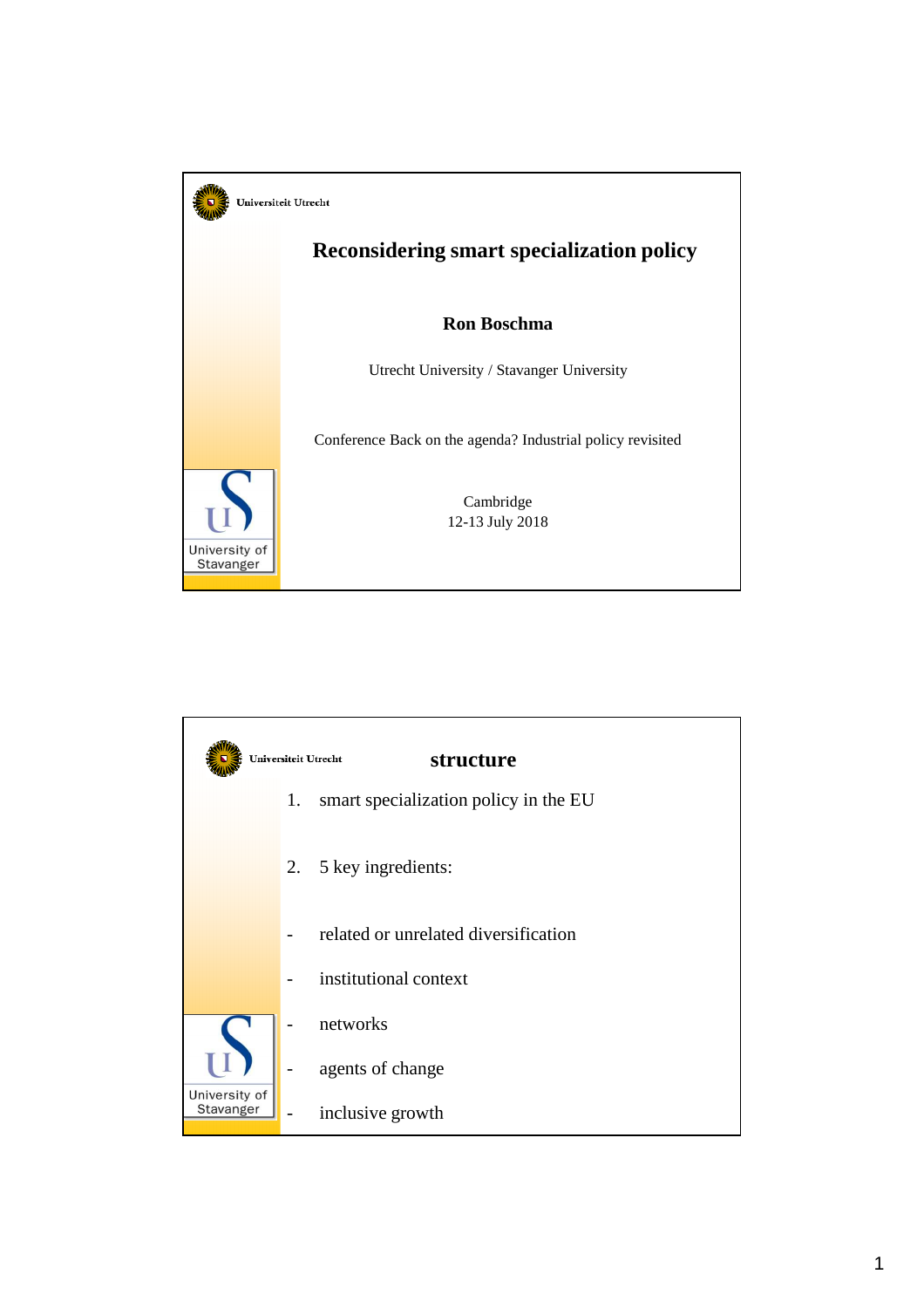

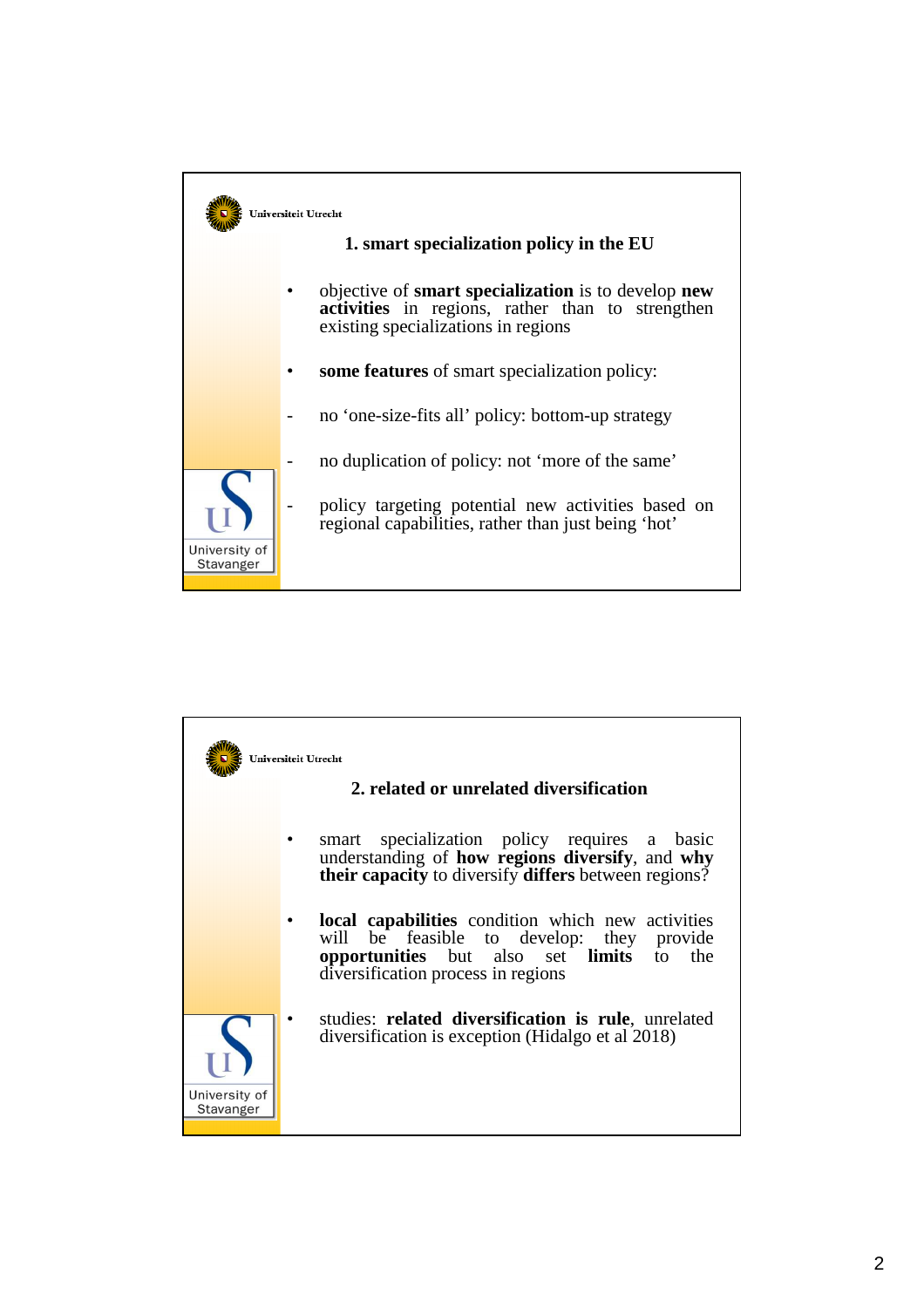

|                            | Universiteit Utrecht<br>2. related or unrelated diversification?                                          |
|----------------------------|-----------------------------------------------------------------------------------------------------------|
|                            | not easy to derive policy implications: 2 camps                                                           |
|                            | <b>first camp:</b> focus on related diversification                                                       |
|                            | <b>relatedness</b> point of departure: Smart Specialization<br>policy based on local related capabilities |
|                            | potential of regions to diversify is not evenly<br>distributed (Balland etal 2018): average relatedness   |
|                            | <b>policy</b> intervention more likely to be <b>effective</b>                                             |
| University of<br>Stavanger | critique:<br>related diversification will happen anyhow<br>there is still a potential risk of lock-in     |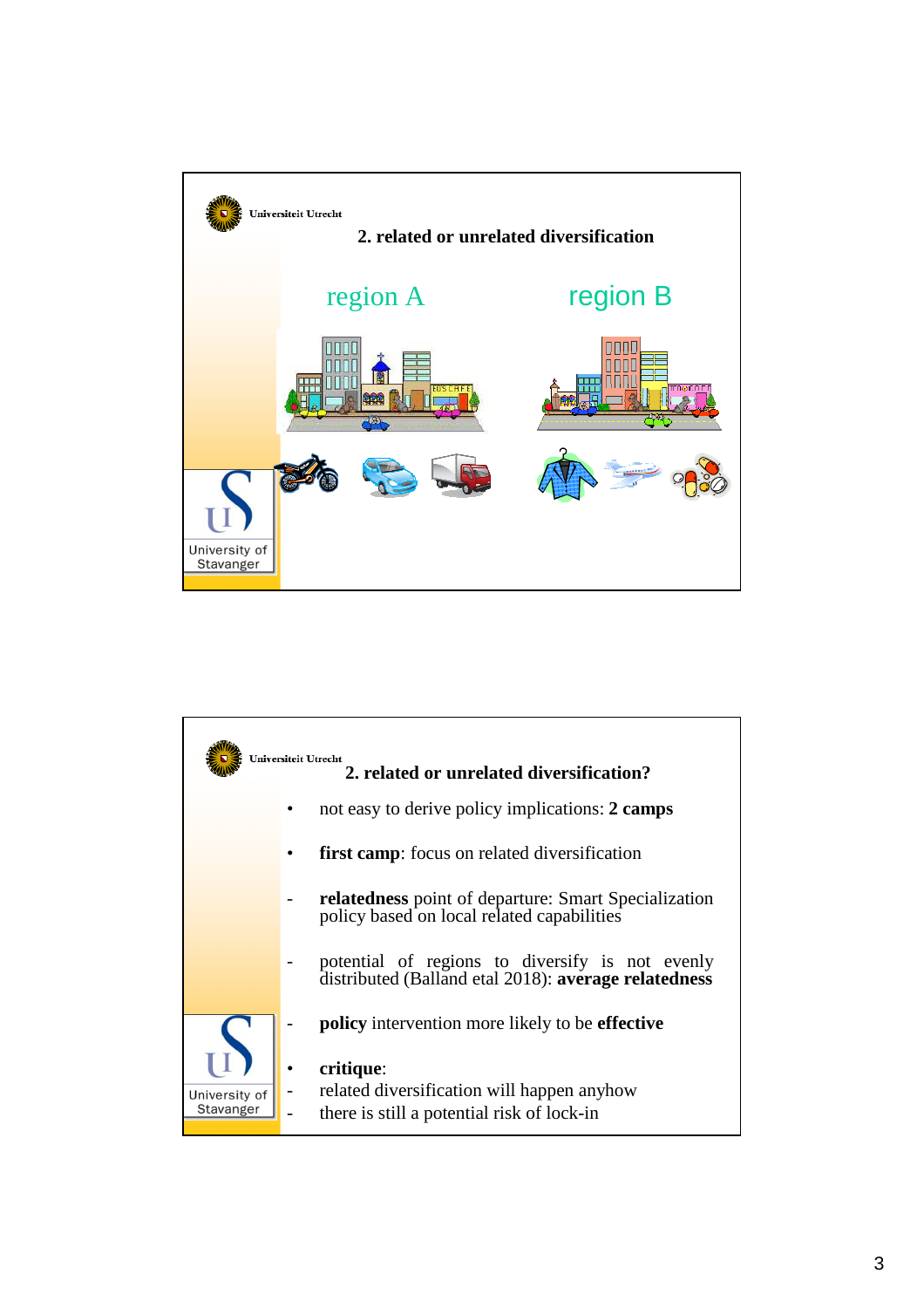

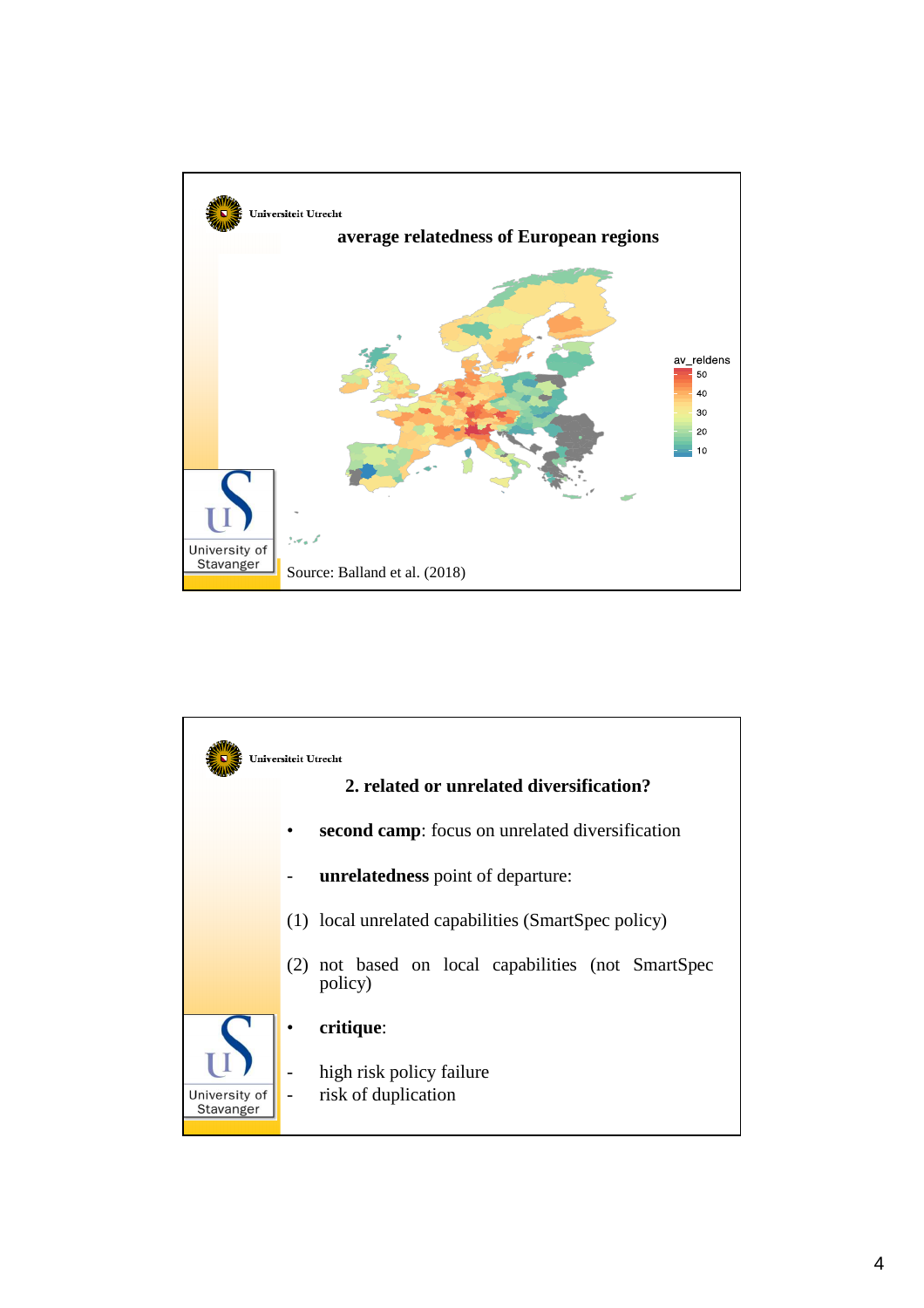

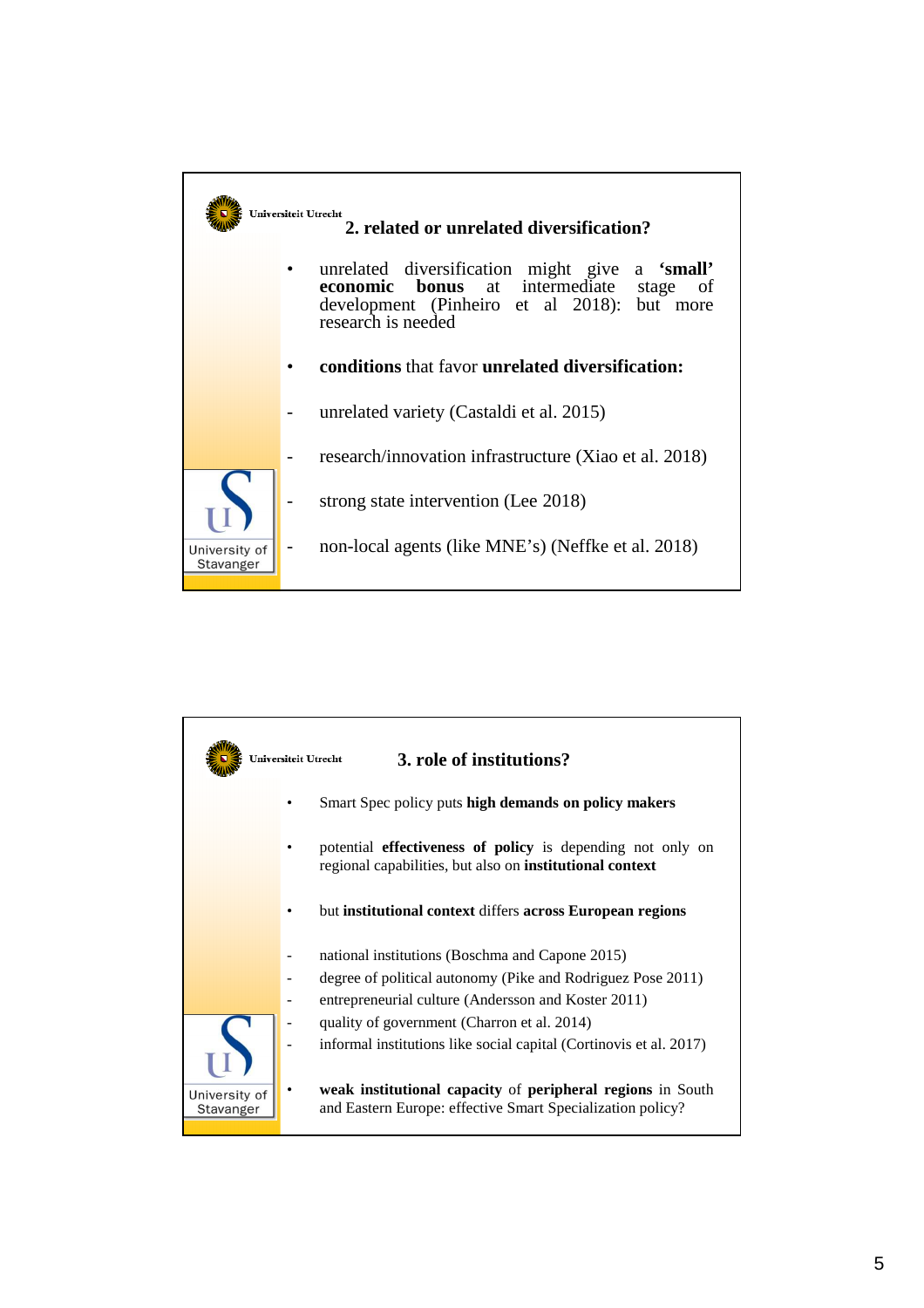

|                            | 4. role of networks?<br>Universiteit Utrecht                                                                                                                                                      |
|----------------------------|---------------------------------------------------------------------------------------------------------------------------------------------------------------------------------------------------|
|                            | Smart Specialization: regional capabilities (place-based) but<br>also relations (network-based)                                                                                                   |
|                            | emphasis is on making crossovers between activities                                                                                                                                               |
|                            | to exploit potential of local (related) activities                                                                                                                                                |
|                            | lock-in risk of too much reliance on regional capabilities                                                                                                                                        |
|                            | <b>network position of regions</b> differs widely in Europe:                                                                                                                                      |
| University of<br>Stavanger | <b>intra-regional networks</b> (openness, centrality, bridging):<br>effect on regional diversification (Balland, Crespo, Vicente)                                                                 |
|                            | <b>inter-regional networks:</b> effect on diversification is higher<br>when <b>related</b> to regional knowledge (absorptive capacity)<br>(Grillitsch and Nilsson 2015; Miguelez and Moreno 2017) |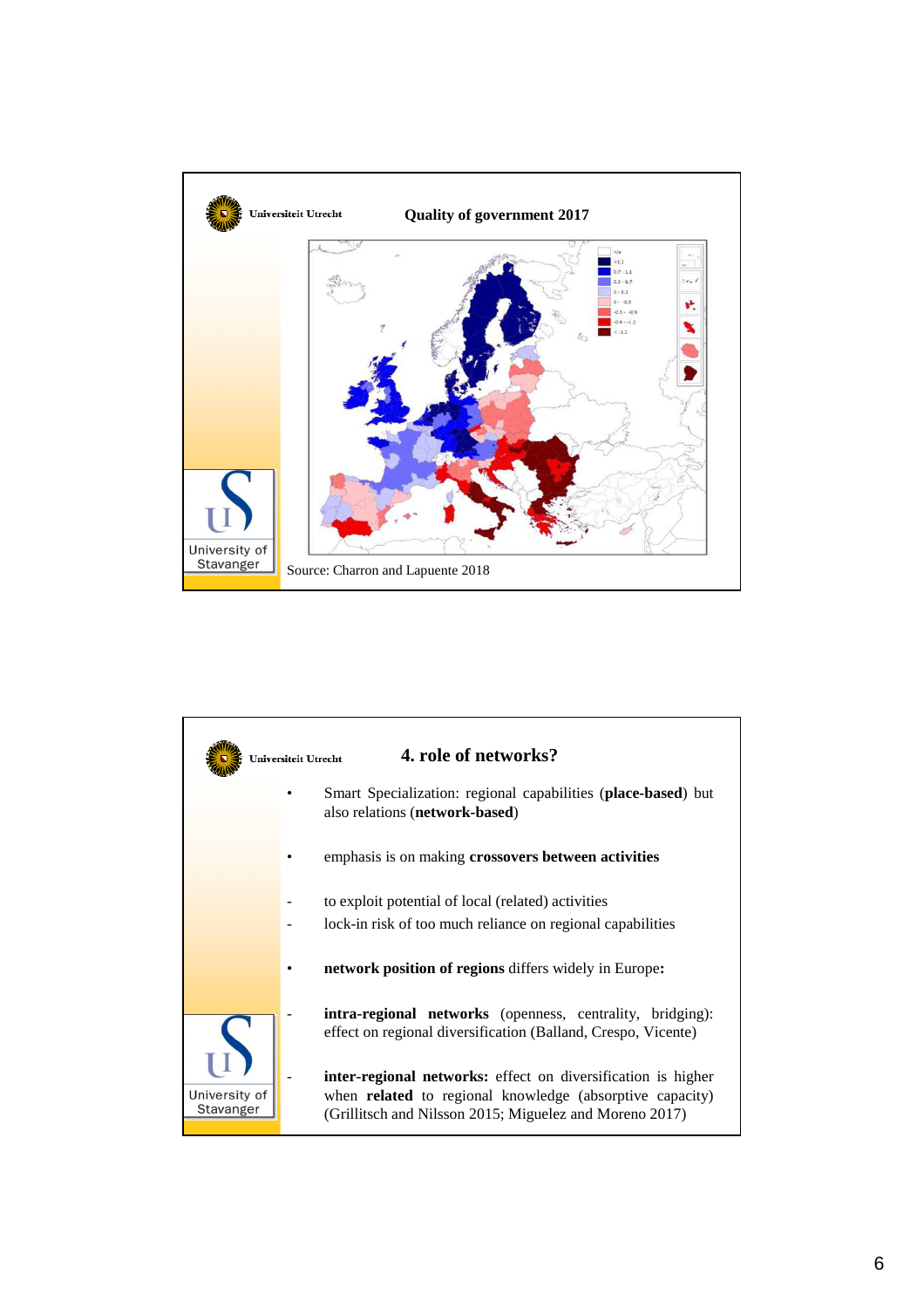

|                            | Universiteit Utrecht<br>6. inclusive growth?                                                                                                                                                                                                                                                                                   |
|----------------------------|--------------------------------------------------------------------------------------------------------------------------------------------------------------------------------------------------------------------------------------------------------------------------------------------------------------------------------|
|                            | Smart Spec policy not necessarily in line with objectives of<br><b>Cohesion policy</b> , despite a call from policy makers in the EU<br>to combine smart growth and inclusive growth                                                                                                                                           |
|                            | Smart Spec policy may <b>not be sufficient</b> to develop new<br>activities in <b>peripheral regions</b> (McCann and Ortega-Argiles<br>2015; Morgan 2015) as main focus is on identifying and<br>exploiting opportunities, but it does not tackle structural<br><b>weaknesses</b> in peripheral regions (Rodriguez Pose 2014): |
| University of<br>Stavanger | low absorptive capacity of small firms<br>traditional approach to governance (no experimentation)<br>low quality of government<br>lack of culture of collaboration<br>dominance of local vested players                                                                                                                        |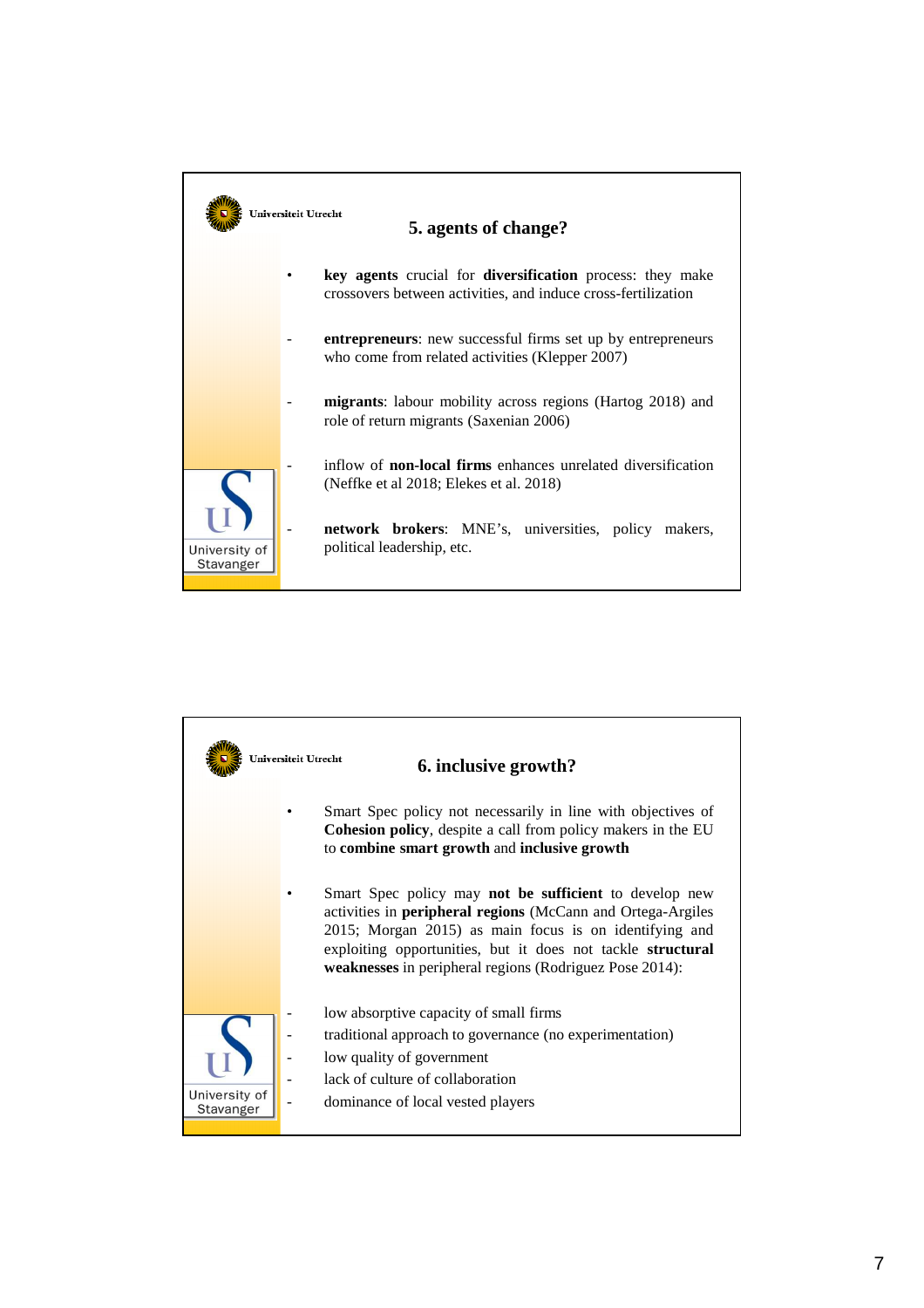

|                            | Universiteit Utrecht<br>7. concluding remarks                                                                         |
|----------------------------|-----------------------------------------------------------------------------------------------------------------------|
|                            | objective of Smart Spec policy is to identify and build on<br>diversification potentials in regions                   |
|                            | in order to be effective, policy should incorporate:                                                                  |
|                            | regional capabilities (related and unrelated)                                                                         |
|                            | institutional context                                                                                                 |
|                            | network position of region                                                                                            |
| University of<br>Stavanger | agents of change                                                                                                      |
|                            | inclusiveness                                                                                                         |
|                            | these issues need to be tackled in order to design a Smart Spec<br>policy that is smart, inclusive and evidence-based |